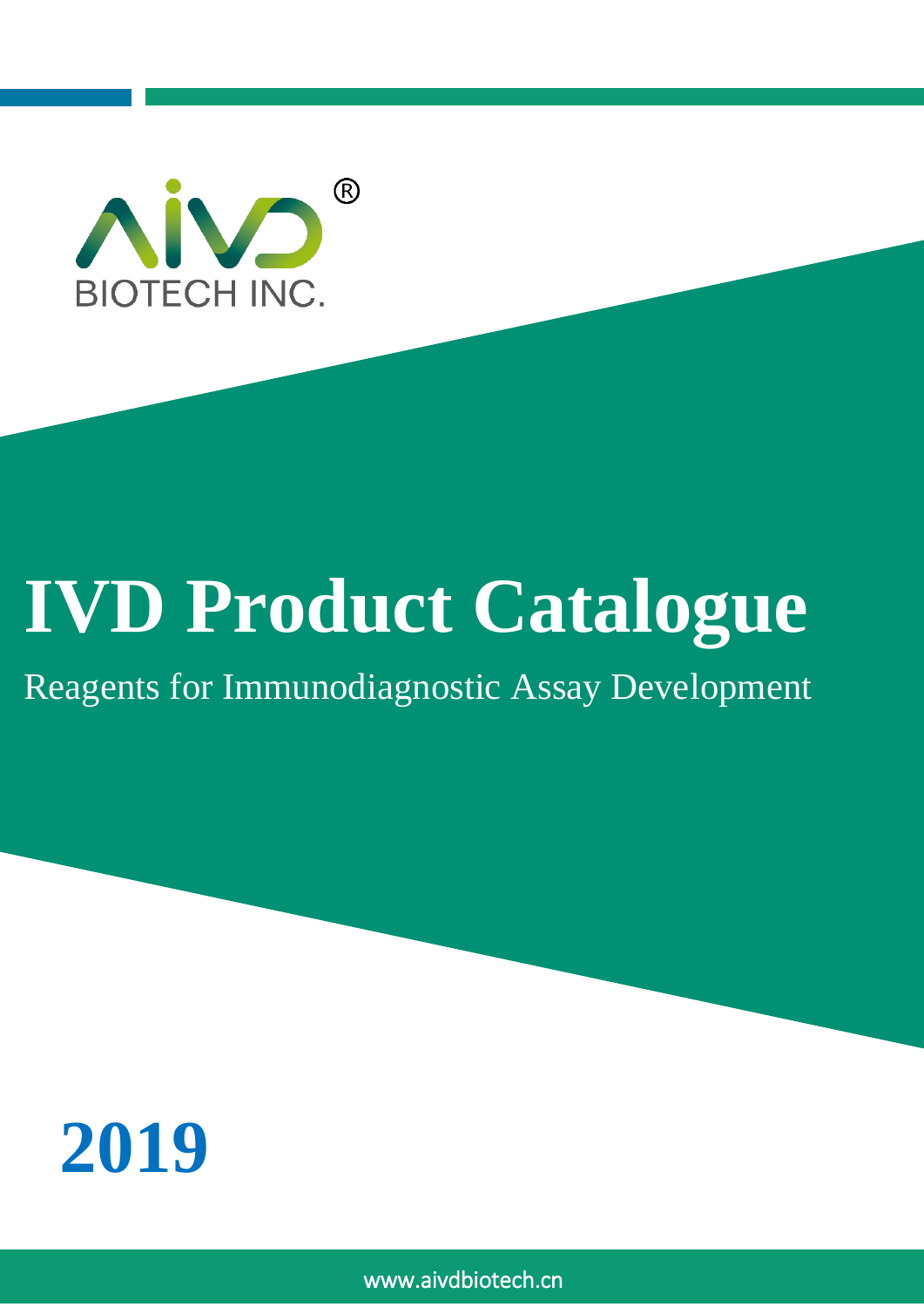

# Contents

Infectious Diseases

Hormone Markers

Bone Metabolism Markers

Cardiac Markers

Inflammation Markers

Markers for Kidney Disease

Tumor Markers

Gastrointestinal Disease

Tropical Diseases

Blockers

Calibrators

Services

+86-755-26165742 [www.aivdbiotech.cn](http://www.aivdbiotech.cn/) sales@aivdbiotech.com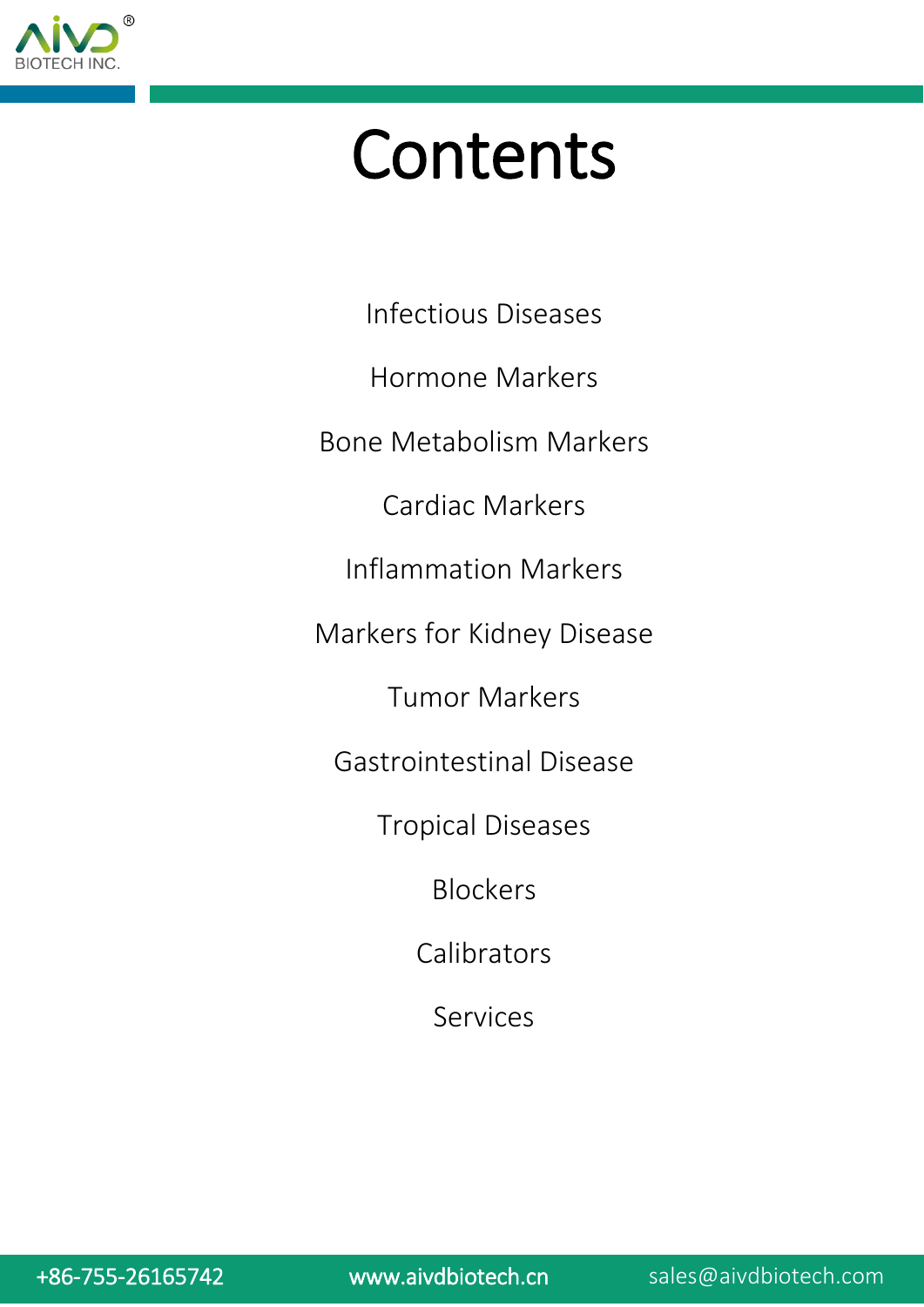

## Infectious Diseases

#### Antibodies

| , , , , , , , , , , , , , , , ,<br><b>Product Name</b> | Catalog # | Description | Recommended<br><b>Usage</b> | Applications<br>Tested/Suitable |
|--------------------------------------------------------|-----------|-------------|-----------------------------|---------------------------------|
| HIV p24 Ab                                             | AGP24901  | Mouse mAb   | Capture<br>(coating)        | ELISA /<br>Colloidal Gold<br>LF |
| HIV p24 Ab                                             | AGP24902  |             | Detection<br>(labeling)     |                                 |
| <b>HCV Core Ab</b>                                     | ABHCV201  | Mouse mAb   | Capture                     | ELISA / CLIA                    |
| <b>HCV Core Ab</b>                                     | ABHCV202  |             | Detection                   |                                 |
| HBsAg Ab                                               | ABHBS701  | Mouse mAb   | Capture                     | Colloidal Gold                  |
| <b>HBsAg Ab</b>                                        | ABHBS702  |             | Detection                   | LF                              |

#### Antigens

|                             |           |                           | Recommended             | Applications         |
|-----------------------------|-----------|---------------------------|-------------------------|----------------------|
| <b>Product Name</b>         | Catalog # | Description               | Usage                   | Tested/Suitable      |
| $HIV-1$ gp41 Ag             | AGHIV102  |                           | Capture<br>(coating)    |                      |
| $HIV-2$ gp36 Ag             | AGHIV104  | Recombinant Ag,<br>E.coli | Capture                 | Colloidal gold<br>LF |
| $HIV-1+2 Ag$<br>(GP41+GP36) | AGHIV105  |                           | Detection<br>(labeling) |                      |
| $HIV-1$ gp41 Ag             | AGHIV011  | Recombinant Ag,           | Capture                 |                      |
| $HIV-1$ gp41 HRP            | AGHIV012  | E.coli                    | Detection               |                      |
| $HIV-2$ gp36 Ag             | AGHIV021  | Recombinant Ag,           | Capture                 | <b>ELISA</b>         |
| HIV-2 gp36 HRP              | AGHIV022  | E.coli                    | Detection               |                      |
|                             |           |                           |                         |                      |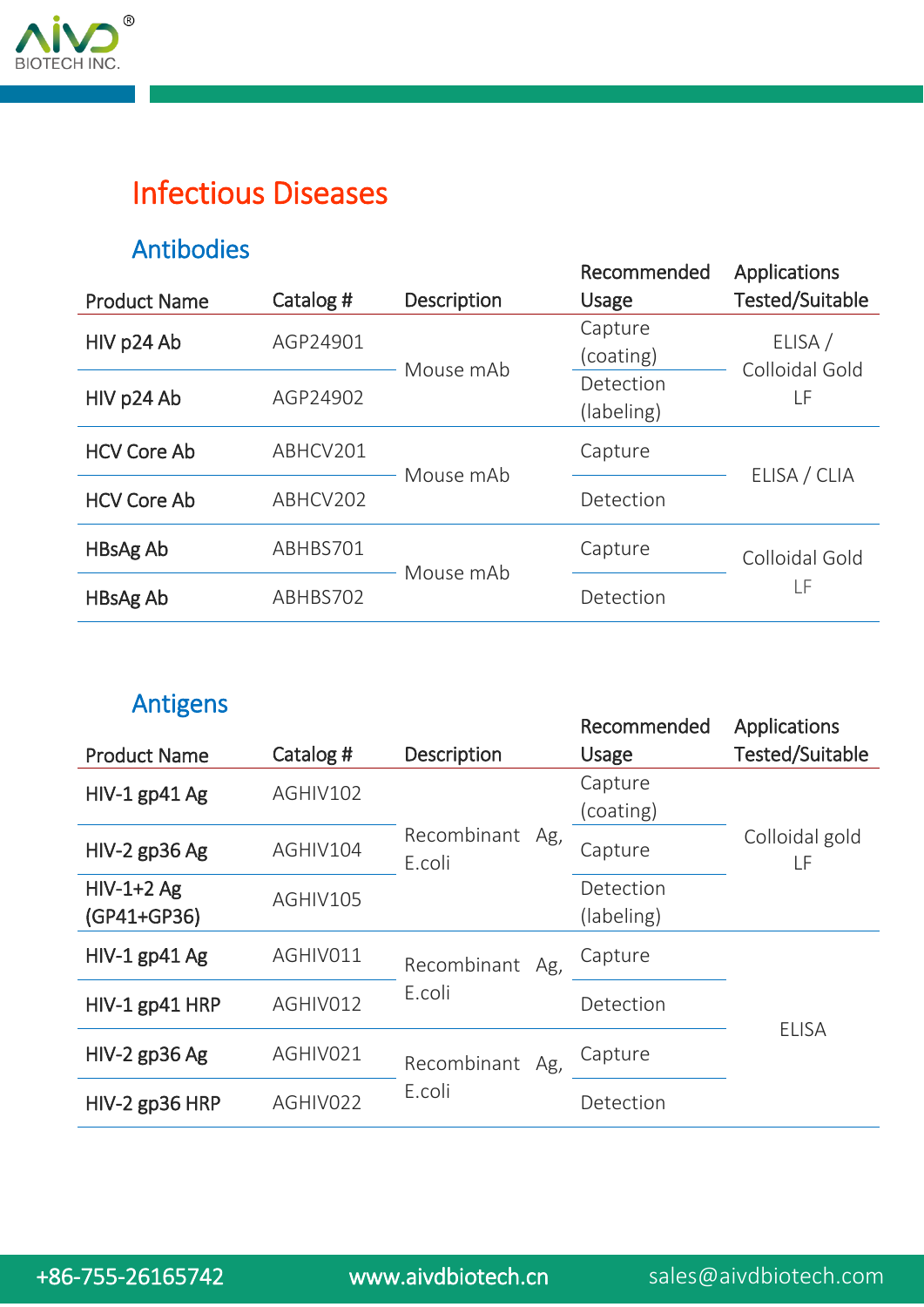

## Antigens

| <b>Product Name</b>                | Catalog # | <b>Description</b> | Recommended<br>Usage | <b>Applications</b><br>Tested/Suitable |
|------------------------------------|-----------|--------------------|----------------------|----------------------------------------|
| <b>HCV Ag</b><br>(NS3/NS4/NS5)     | AGHCV001  | Recombinant<br>Ag, | Capture              | ELISA / CLIA                           |
| <b>HCV HRP Ag</b><br>(NS3/NS4/NS5) | AGHCV002  | E.coli             | Detection            |                                        |
| Syphilis Ag<br>(TP15/TP17/TP47)    | AGTP003   | Recombinant<br>Ag, | Capture              | Colloidal Gold                         |
| Syphilis Ag<br>(TP15/TP17/TP47)    | AGTP002   | E.coli             | Detection            | LF                                     |

## Hormone Markers

| <b>Product Name</b> | Catalog # | <b>Description</b> | Recommended<br><b>Usage</b> | <b>Applications</b><br><b>Tested/Suitable</b> |
|---------------------|-----------|--------------------|-----------------------------|-----------------------------------------------|
| $\alpha$ -HCG       | ABHCG602  |                    | Detection                   |                                               |
| $\beta$ -HCG        | ABHCG601  | Mouse mAb          | Capture                     | Colloidal Gold<br>LF                          |
| $B-HCG$             | ABHCG603  |                    | Capture                     |                                               |
| <b>AMH</b>          | ABAMH801  |                    | Capture                     |                                               |
| <b>AMH</b>          | ABAMH804  | Mouse mAb          | Detection                   | <b>CLIA</b>                                   |

## Bone Metabolism Markers

| <b>Product Name</b> | Catalog # | <b>Description</b> | Recommended<br>Usage | <b>Applications</b><br>Tested/Suitable |
|---------------------|-----------|--------------------|----------------------|----------------------------------------|
| 25-OH VD3 Ab        | ABVD801   |                    | Detection            |                                        |
| 25-OH VD2&VD3       | ABVD802   | Mouse mAb          | Detection            | <b>CLIA</b>                            |
| 25-OH VD3-BSA Ag    | AGVD800   | Synthetic Ag       | Capture              |                                        |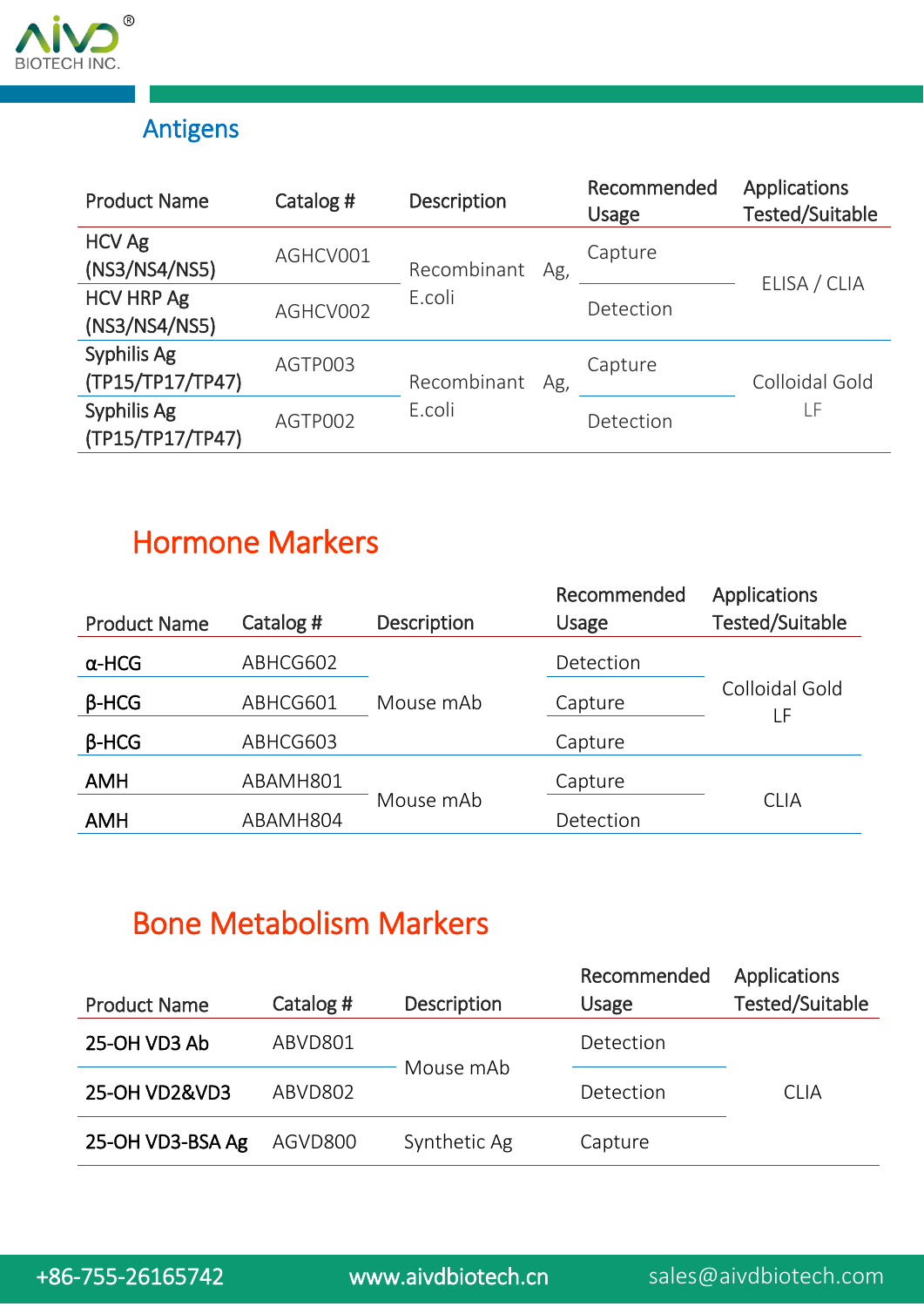

## Cardiac Markers

|           |           | Recommended                                                                  | <b>Applications</b>               |  |
|-----------|-----------|------------------------------------------------------------------------------|-----------------------------------|--|
|           |           |                                                                              | Tested/Suitable                   |  |
| ABCTNI801 |           | Detection                                                                    |                                   |  |
| ABCTNI802 | Mouse mAb | Capture                                                                      | CLIA/TRFICA/<br>Colloidal Gold LF |  |
| ABCTNI803 |           | Capture                                                                      |                                   |  |
| ABMYO801  |           | Capture                                                                      |                                   |  |
| ABMYO803  |           | Detection                                                                    | TRFICA / CLIA                     |  |
| ABNTP801  |           | Capture                                                                      |                                   |  |
| ABNTP501  |           | Detection                                                                    | TRFICA                            |  |
| ABPLA801  |           | Capture                                                                      |                                   |  |
| ABPLA802  |           | Detection                                                                    | TRFICA / CLIA                     |  |
| ABCKMB801 |           | Detection                                                                    |                                   |  |
| ABCKMB802 |           | Capture                                                                      | CLIA / TRFICA                     |  |
| ABDD2801  |           | Capture                                                                      | TRFICA/CLIA/                      |  |
| ABDD2802  |           | Detection                                                                    | Colloidal Gold LF                 |  |
|           | Catalog # | Description<br>Mouse mAb<br>Mouse mAb<br>Mouse mAb<br>Mouse mAb<br>Mouse mAb | Usage                             |  |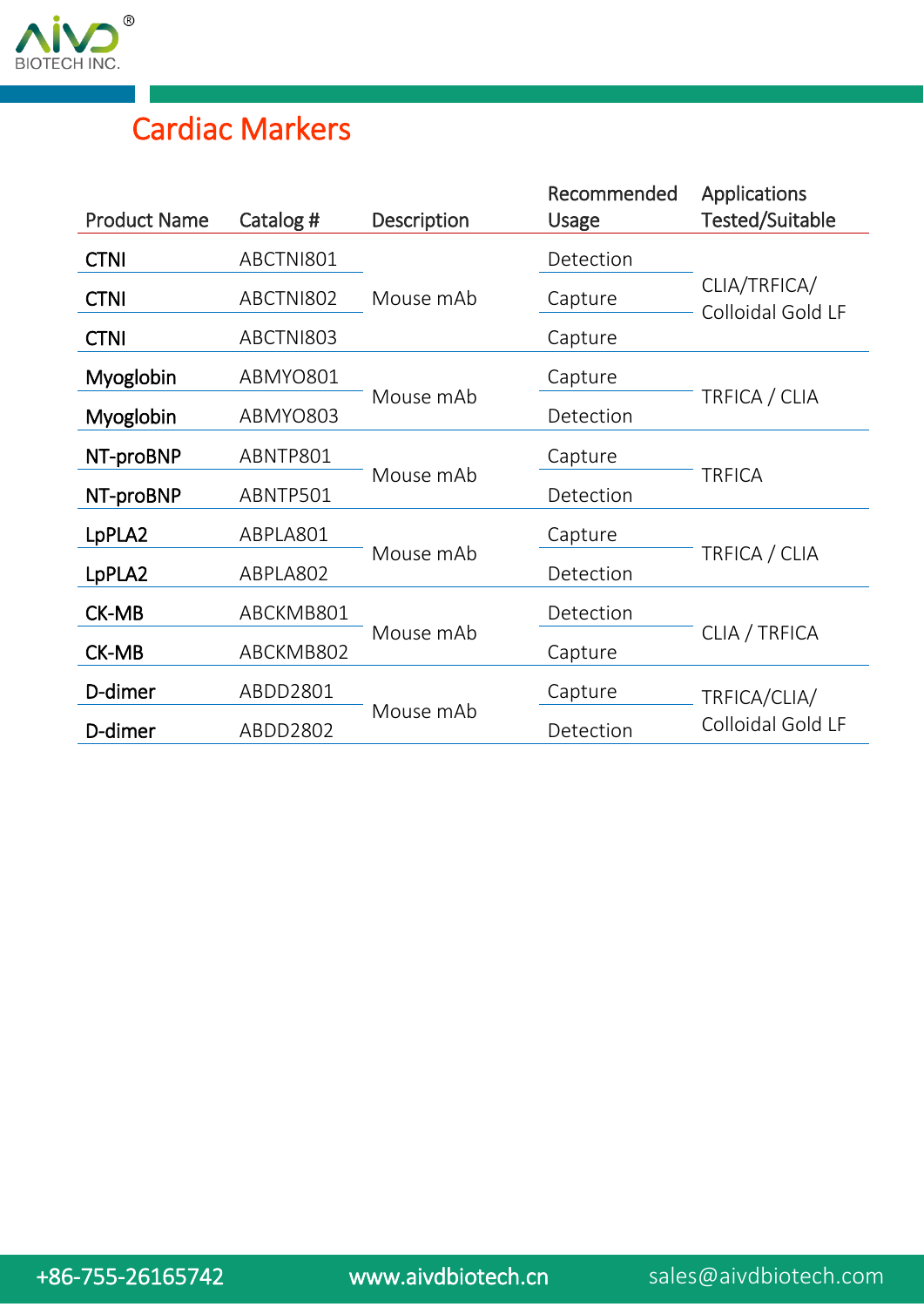

## Inflammation Markers

| <b>Product Name</b> | Catalog # | Description                | Recommended<br><b>Usage</b> | <b>Applications</b><br><b>Tested/Suitable</b> |  |
|---------------------|-----------|----------------------------|-----------------------------|-----------------------------------------------|--|
| <b>SAA</b>          | ABSAA001  |                            | Capture                     |                                               |  |
| <b>SAA</b>          | ABSAA002  | Mouse mAb                  | Detection                   | TRFICA/CLIA                                   |  |
| <b>PCT</b>          | ABPCT801  | Mouse mAb                  | Detection                   | TRFICA/CLIA                                   |  |
| <b>PCT</b>          | ABPCT802  |                            | Capture                     |                                               |  |
| <b>CRP</b>          | ABCRP001  | Alpaca<br>recombinant VHH, | Capture                     | TRFICA/CLIA                                   |  |
| <b>CRP</b>          | ABCRP002  | mAb                        | Detection                   |                                               |  |
| $IL-6$              | ABIL6801  | Mouse mAb                  | Capture                     | TRFICA/CLIA                                   |  |
| $IL-6$              | ABIL6802  |                            | Detection                   |                                               |  |
| Transferrin         | ABTSF401  | Mouse mAb                  | Capture                     | Colloidal Gold LF                             |  |
| <b>Transferrin</b>  | ABTSF402  |                            | Detection                   |                                               |  |

## Markers for Kidney Disease

| <b>Product Name</b> | Catalog # | <b>Description</b> | Recommended<br>Usage | Applications<br>Tested/Suitable |
|---------------------|-----------|--------------------|----------------------|---------------------------------|
| <b>NGAL</b>         | ABGAL801  |                    | Capture              |                                 |
| <b>NGAL</b>         | ABGAL802  | Mouse mAb          | Detection            | ELISA/TRFICA/CLIA               |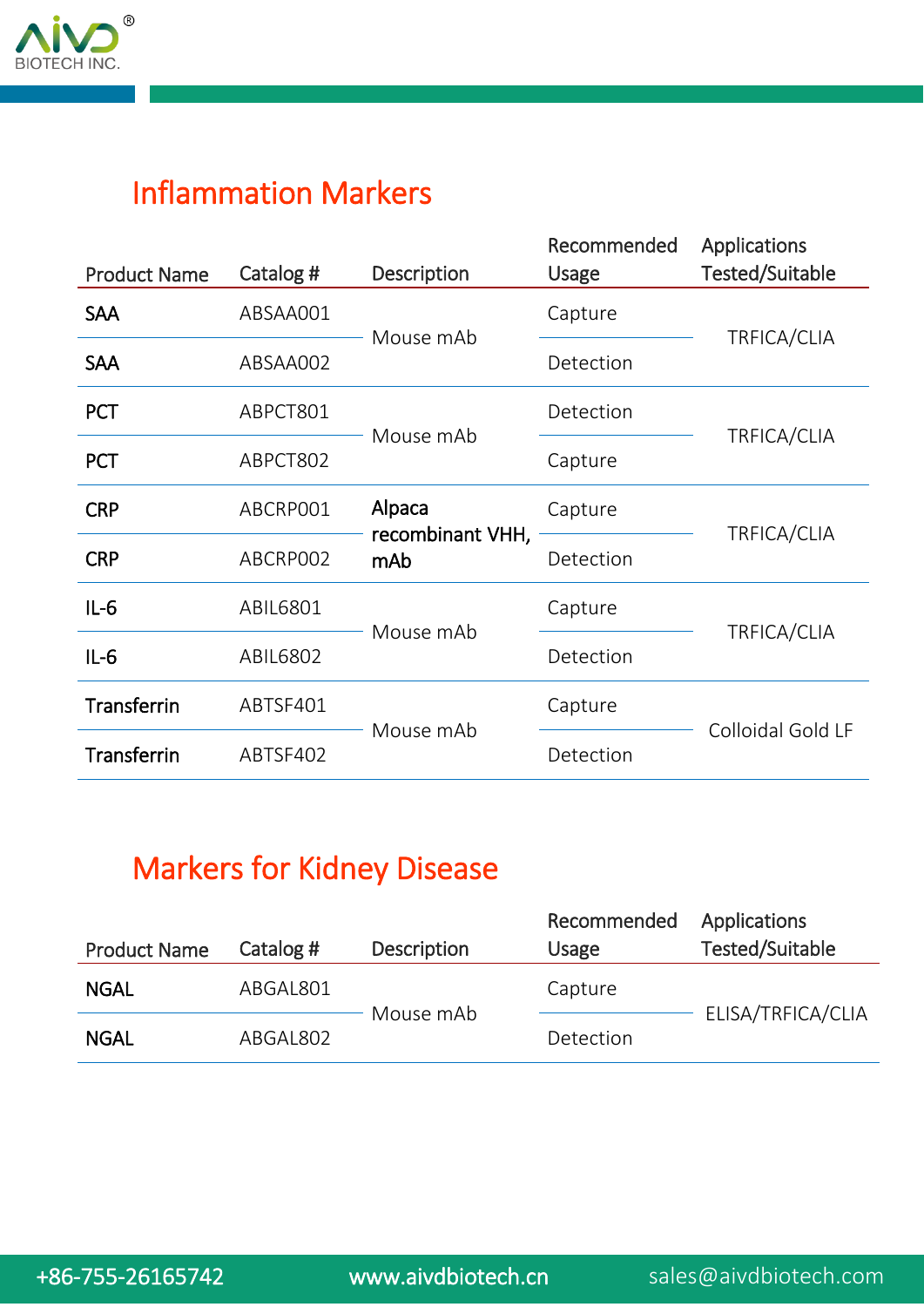

## Tumor Markers

| <b>Product Name</b> | Catalog # | Description | Recommended<br><b>Usage</b> | Applications<br><b>Tested/Suitable</b> |
|---------------------|-----------|-------------|-----------------------------|----------------------------------------|
| <b>AFP</b>          | ABAFP801  |             | Capture                     |                                        |
| <b>AFP</b>          | ABAFP802  | Mouse mAb   | Detection                   | ELISA/TRFICA                           |
| <b>CEA</b>          | ABCEA801  |             | Capture                     |                                        |
| <b>CEA</b>          | ABCEA802  | Mouse mAb   | Detection                   | <b>ELISA</b>                           |
| <b>PSA</b>          | ABPSA801  |             | Detection&<br>Capture       |                                        |
| <b>PSA</b>          | ABPSA802  | Mouse mAb   | Detection&<br>Capture       | TRFICA/CLIA                            |
| CA153               | ABCA3201  |             | Capture                     |                                        |
| CA153               | ABCA3202  | Mouse mAb   | Detection                   | <b>CLIA</b>                            |

## Gastrointestinal Disease

| <b>Product Name</b> | Catalog # | <b>Description</b> | Recommended<br>Usage | Applications<br>Tested/Suitable |  |
|---------------------|-----------|--------------------|----------------------|---------------------------------|--|
| <b>FOB</b>          | ABFOB401  | Mouse mAb          | Capture              | Colloidal Gold LF               |  |
| <b>FOB</b>          | ABFOB402  |                    | Detection            |                                 |  |
| PG1                 | ABPG1201  |                    | Capture              |                                 |  |
| PG1                 | ABPG1202  | Mouse mAb          | Detection            | TRFICA/CLIA                     |  |
| PGII                | ABPG2801  |                    | Capture              |                                 |  |
| <b>PGII</b>         | ABPG2802  |                    | Detection            |                                 |  |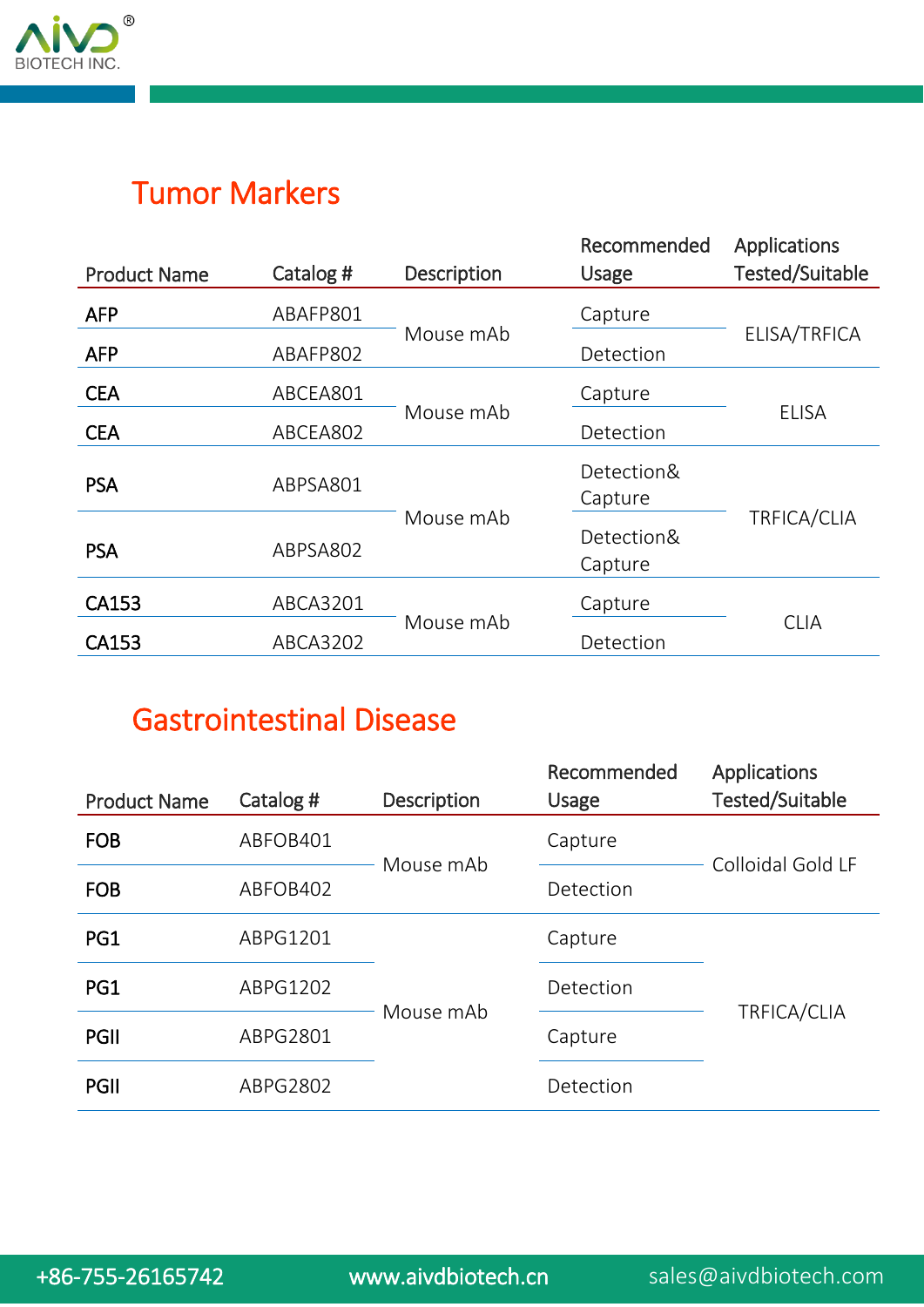

## Tropical Diseases

### Antibodies

| <b>Product Name</b> | Catalog # | Description | Recommended<br><b>Usage</b> | <b>Applications</b><br>Tested/Suitable |
|---------------------|-----------|-------------|-----------------------------|----------------------------------------|
|                     |           |             |                             |                                        |
| Dengue NS1 (4D2)    | ABNS1104  |             | Detection                   |                                        |
| Dengue NS1 (3D7)    | ABNS1103  |             | Detection                   |                                        |
| Dengue NS1 (3D3)    | ABNS1101  | Mouse mAb   | Capture                     |                                        |
| Dengue NS1 (4D11)   | ABNS1102  |             | Capture                     | Colloidal Gold                         |
| <b>MA HRPII</b>     | ABHRP102  | Mouse mAb   | Detection                   | LF                                     |
| <b>MA HRPII</b>     | ABHRP101  |             | Capture                     |                                        |
| MA Pv-pLDH          | ABPV102   | Mouse mAb   | Detection                   |                                        |
| MA Pv-pLDH          | ABPV101   |             | Capture                     |                                        |
|                     |           |             |                             |                                        |

## Antigens

| <b>Product Name</b> | Catalog # | <b>Description</b>        | Recommended<br><b>Usage</b> | Applications<br>Tested/Suitable |
|---------------------|-----------|---------------------------|-----------------------------|---------------------------------|
| <b>Typhoid</b>      | AGTYP001  | Recombinant Ag,<br>E.coli | Detection                   | Colloidal Gold<br>LF            |
| <b>Typhoid</b>      | AGTYP002  |                           | Detection                   |                                 |
| <b>Typhoid</b>      | AGTYP003  |                           | Detection                   |                                 |
| <b>Typhoid</b>      | AGTYP004  |                           | Detection                   |                                 |
| Chikungunya Ag      | AGCHI001  | Recombinant<br>Ag,        | Capture                     | Colloidal Gold                  |
| Chikungunya Ag      | AGCHI002  | E.coli                    | Capture                     | LF                              |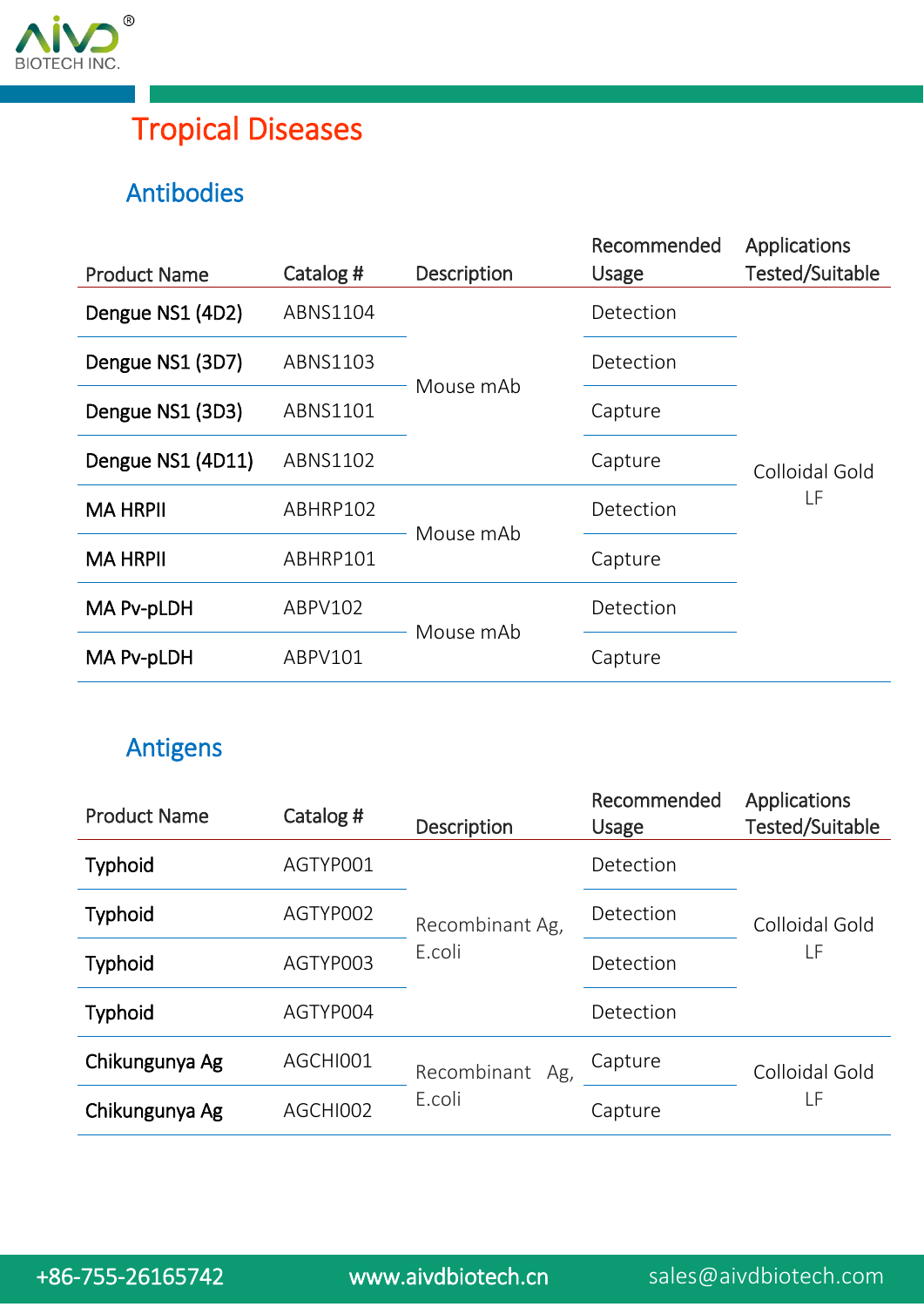

## **Blockers**

| <b>Product Name</b> | Catalog #          | <b>Description</b> | Recommended<br>Usage | Applications<br>Tested/Suitable |
|---------------------|--------------------|--------------------|----------------------|---------------------------------|
| <b>HAMA blocker</b> | HBRO01             | Mouse Source       | SP treated           | Colloidal Gold LF               |
| <b>HAMA blocker</b> | HBROO <sub>2</sub> | Mouse Source       | SP treated           | Colloidal Gold LF               |

## **Others**

|                                     |           |                               | Recommended  | <b>Applications</b>    |
|-------------------------------------|-----------|-------------------------------|--------------|------------------------|
| <b>Product Name</b>                 | Catalog # | Description                   | <b>Usage</b> | <b>Tested/Suitable</b> |
| Alpaca Anti-Mouse<br>IgG Fab        | ABAAM001  |                               | Capture      |                        |
| Alpaca Anti-Mouse<br>IgG Fab        | ABAAM002  | Alpaca<br>recombinant<br>VHH, | Capture      | Colloidal<br>Gold      |
| Anti-Mouse<br>Alpaca<br>IgG Fc      | ABAAM003  | secondary<br>antibody, mAb    | Capture      | LF/TRFICA              |
| Anti-Rabbit<br>Alpaca<br><b>IgG</b> | ABAAR001  |                               | Capture      |                        |
| IGFBP-1                             | ABFBP401  | Mouse mAb                     | Capture      | Colloidal<br>Gold      |
| IGFBP-1                             | ABFBP402  | Mouse mAb                     | Detection    | LF                     |

## **Calibrators**

| Application<br>Catalog #<br><b>Product Name</b><br><b>Description</b> |  |
|-----------------------------------------------------------------------|--|
|                                                                       |  |
| <b>SAA</b><br><b>CLBSAA</b>                                           |  |
| <b>CLBPCT</b><br><b>PCT</b>                                           |  |
| <b>CRP</b><br><b>CLBCRP</b>                                           |  |
| TRFICA/CLIA<br><b>MYO</b><br>Recombinant Ag<br><b>CLBMYO</b>          |  |
| hFABP<br><b>CLBABP</b>                                                |  |
| NT-proBNP<br><b>CLBNTP</b>                                            |  |
| <b>PRL</b><br>CLBPRL                                                  |  |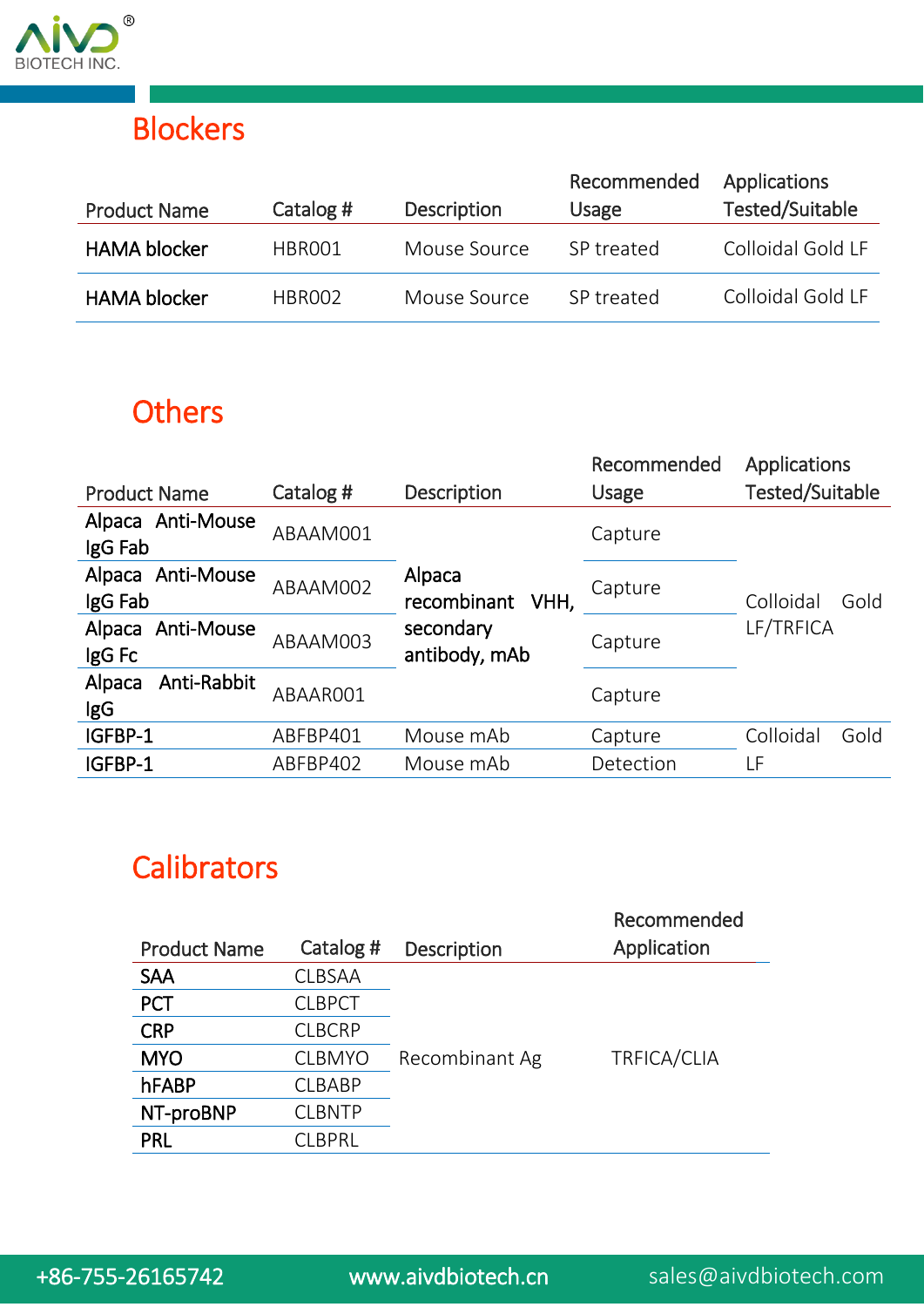

## Services

If you are looking for a Solution and do not find what you need in our Catalog, please contact us!

#### OEM service

All products listed in our catalog are available for private labeling and OEM. AIVD cutting-edge manufacturing facility houses fully equipped R&D, production and quality control laboratories.

Our team of dedicated scientists works closely with every OEM partner to provide highly customized solutions and define the ideal manufacturing specifications to meet every partner's unique needs.

We offer a board range of custom solutions, which include custom assay & product development, small to large scale production, bulk and uncut sheets supply of catalogue and custom-made reagents, packaging and technical support.

#### Core-Capabilities

Our core capabilities include but not limited to Custom Development, Production and Contract Manufacturing of:

- Recombinant Antigens,
- Mouse Antibodies,
- Alpaca Single Domain antibodies (Nanobodies),
- Antigen / Antibody Selection and Pairing
- Antigen / Antibody Conjugation and Labeling
- Various PCR Enzymes and Regents,
- Buffer Formulations

From early stage development to manufacturing and delivery, all our processes are strictly controlled to ensure the highest quality of our products.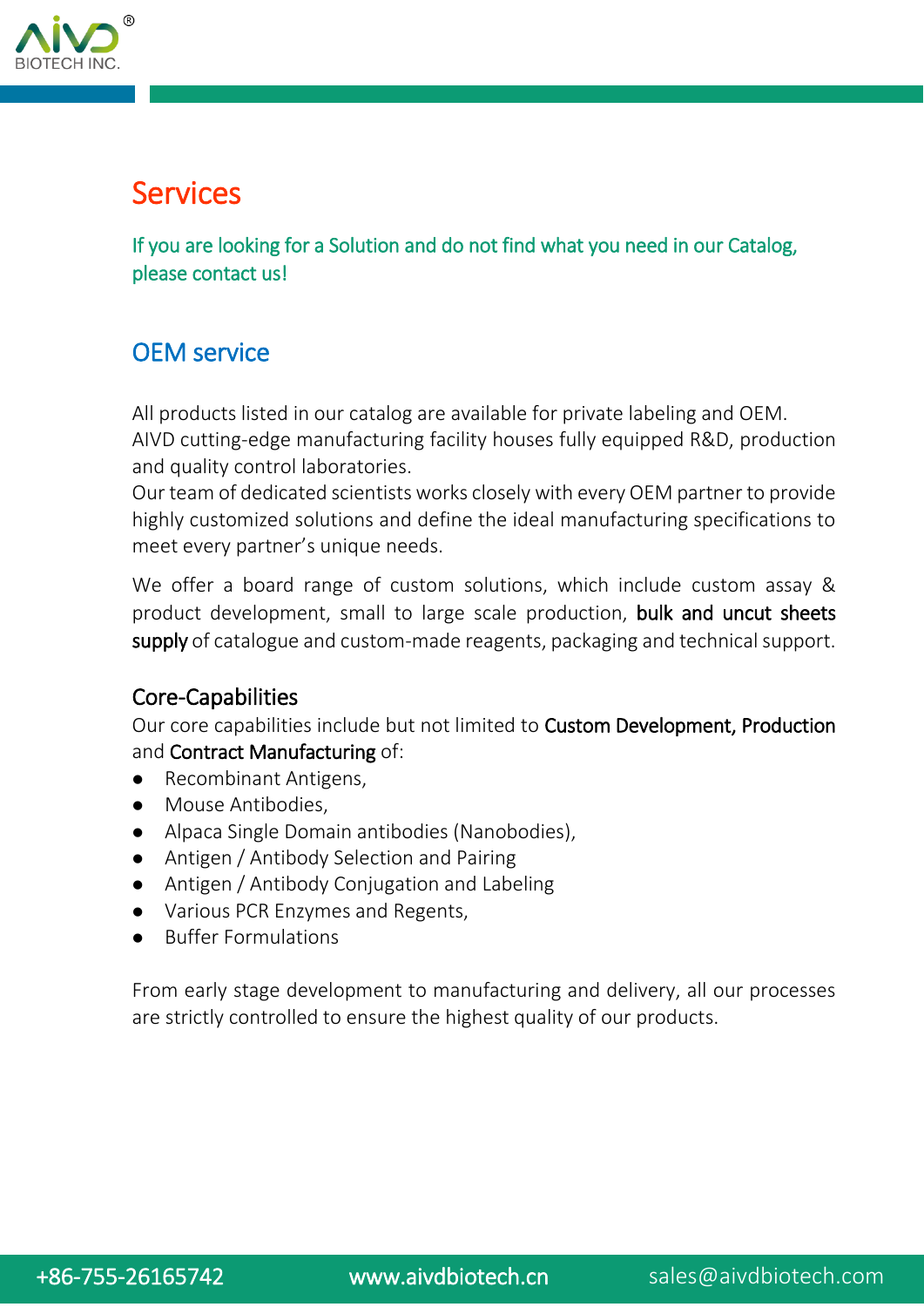

#### Customization & New Product Development

Our complete portfolio of reagents can be customized. Moreover AIVD could develop and manufacture a Customized Solution or Assay specifically for your project needs.

We could adapt the formulation, documentation or size of our catalogue products or create a new solution to accommodate your unique needs.

Custom options for for Immunodiagnostic reagents include solutions for following platforms:

- · Chemiluminescent Immunoassay
- · ELISA
- · Time-Resolved Fluorescent Immunochromatography (TRFICA)
- · Fluorescence Immunochromatography
- · Colloidal gold-based Lateral Flow
- · Fluorescent microspheres Lateral flow
- · Quantum Dot-Based Lateral Flow

AIVD offers Antibody / Antigen Conjugation and Labeling Services for the following labels:

- · Horseradish Peroxidase (HRP)
- · Alkaline Phosphatase (ALP)
- · Acridinium Ester
- · Biotin
- · Colloidal Gold Nanoparticle
- · Quantum Dot
- · Fluorescent microspheres
- · Fluorescent labels etc.

#### Assay development services:

- Assay design
- . Prototype testing
- Assay feasibility and optimization
- Assay validation
- . Stability studies
- Technical file construction
- Assay manufacturing

+86-755-26165742 [www.aivdbiotech.cn](http://www.aivdbiotech.cn/) sales@aivdbiotech.com